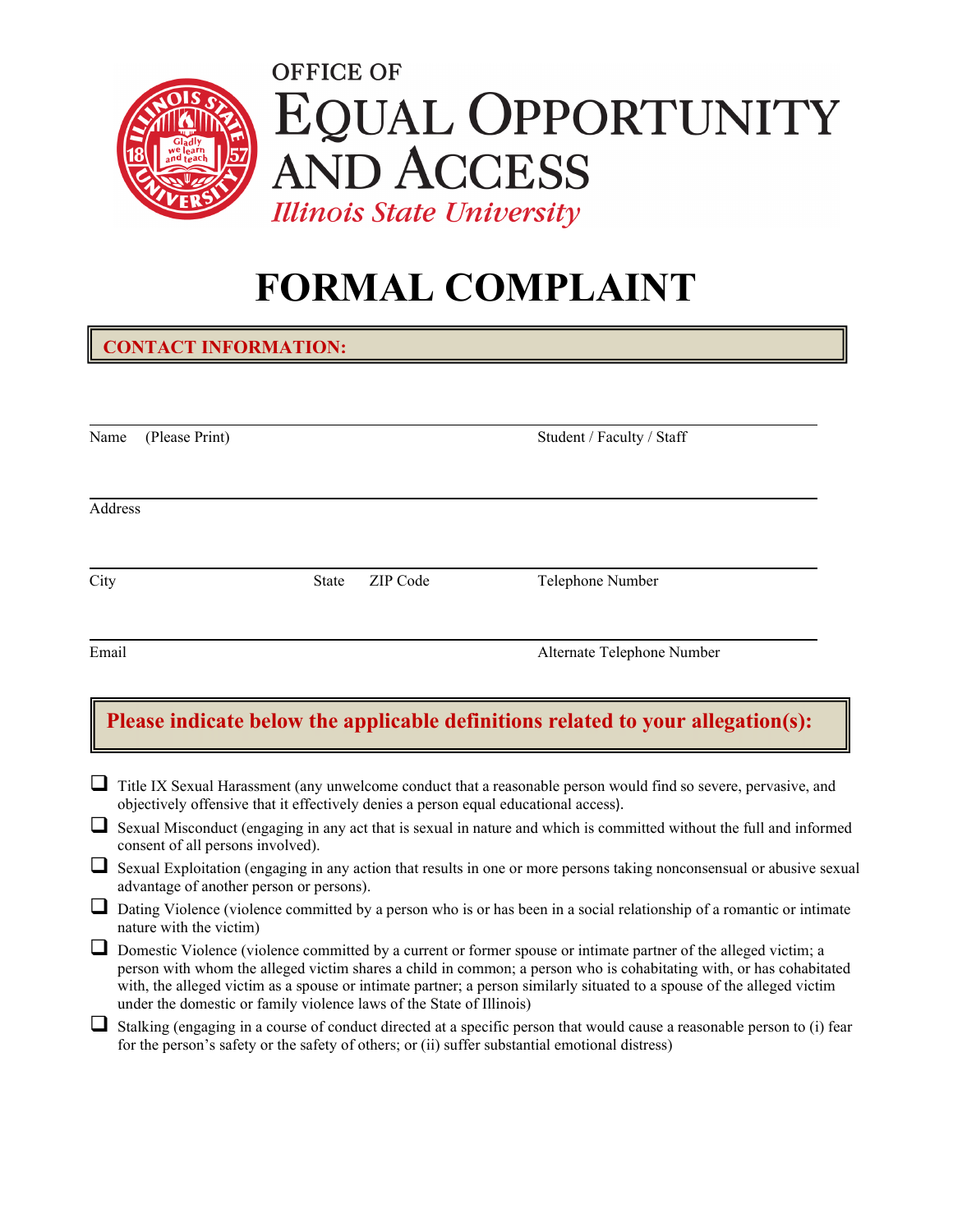#### **Q** Retaliation

For the purposes of this process, retaliation includes, but is not limited to harassment, discrimination, threats, or negative impact on employment and/or academic progress. Actions are considered retaliatory if they have a materially adverse effect on the working, academic, or living environment of a person; or if they hinder or prevent the person from effectively engaging in University activities and programs.

## **DETAILS OF THE COMPLAINT:**

**When did the alleged harassment and/or discrimination occur?** 

**Location(s) of the alleged harassment and/or discrimination:**

**\_\_\_\_\_\_\_\_\_\_\_\_\_\_\_\_\_\_\_\_\_\_\_\_\_\_\_\_\_\_\_\_\_\_\_\_\_\_\_\_\_\_\_\_**

#### **Please list anyone who may have witnessed the alleged harassment and/or discrimination:**

| Witness #1        |            |           |                      |                       |
|-------------------|------------|-----------|----------------------|-----------------------|
|                   | First Name | Last Name | Email or Telephone # | Student/Faculty/Staff |
| <b>Witness #2</b> |            |           |                      |                       |
|                   | First Name | Last Name | Email or Telephone # | Student/Faculty/Staff |
| <b>Witness #3</b> |            |           |                      |                       |
|                   | First Name | Last Name | Email or Telephone # | Student/Faculty/Staff |

### **Who engaged in the alleged harassing and/or discriminatory behavior?**

| <b>Respondent #1</b> |            |           |                        |                       |
|----------------------|------------|-----------|------------------------|-----------------------|
|                      | First Name | Last Name | Email or Telephone #   | Student/Faculty/Staff |
|                      |            |           |                        |                       |
|                      |            |           |                        |                       |
| <b>Respondent #2</b> |            |           |                        |                       |
|                      | First Name | Last Name | Email or Telephone $#$ | Student/Faculty/Staff |

## **DESCRIPTION OF ALLEGED HARASSMENT AND/OR DISCRIMINATION:** *(attach additional sheets if necessary)*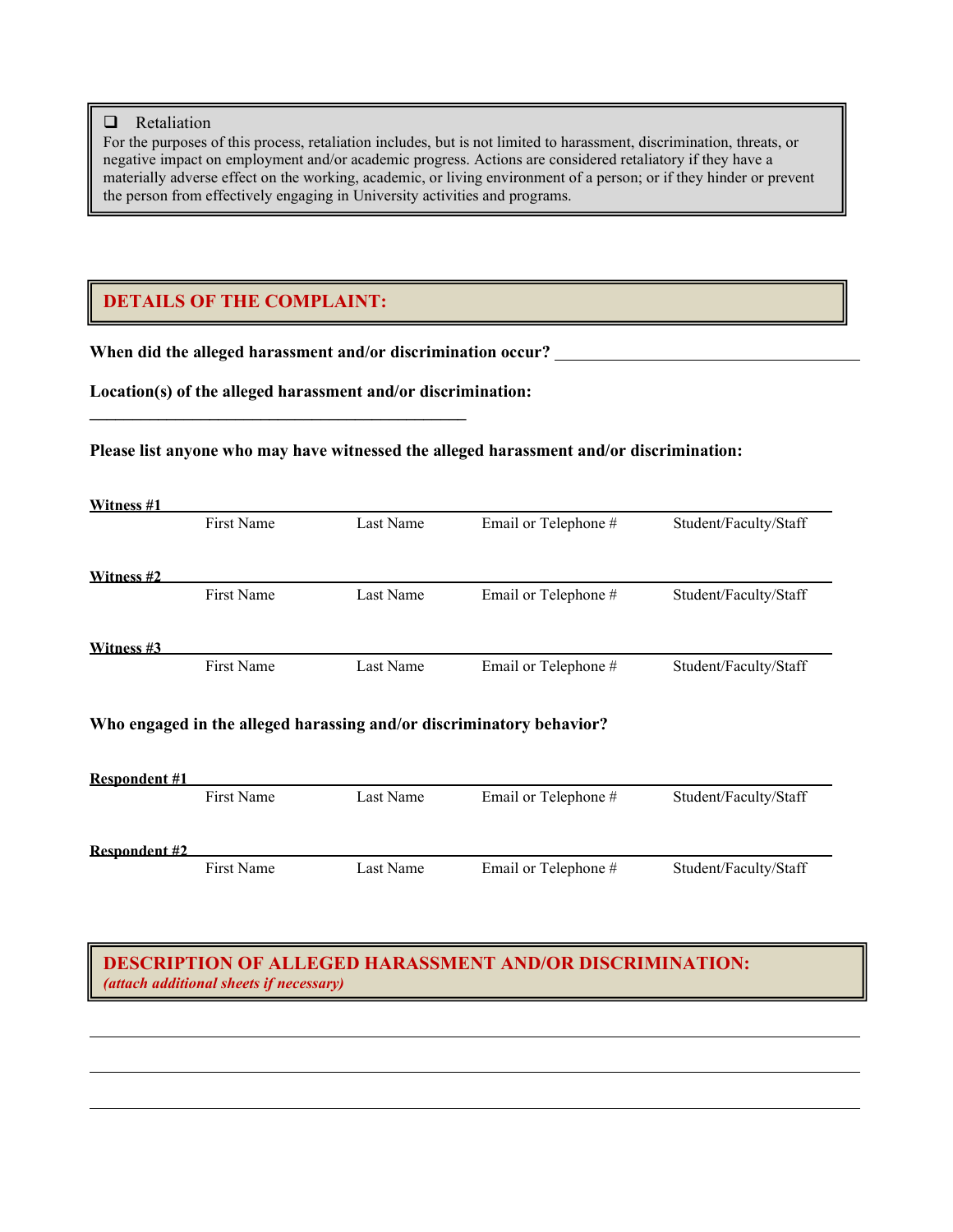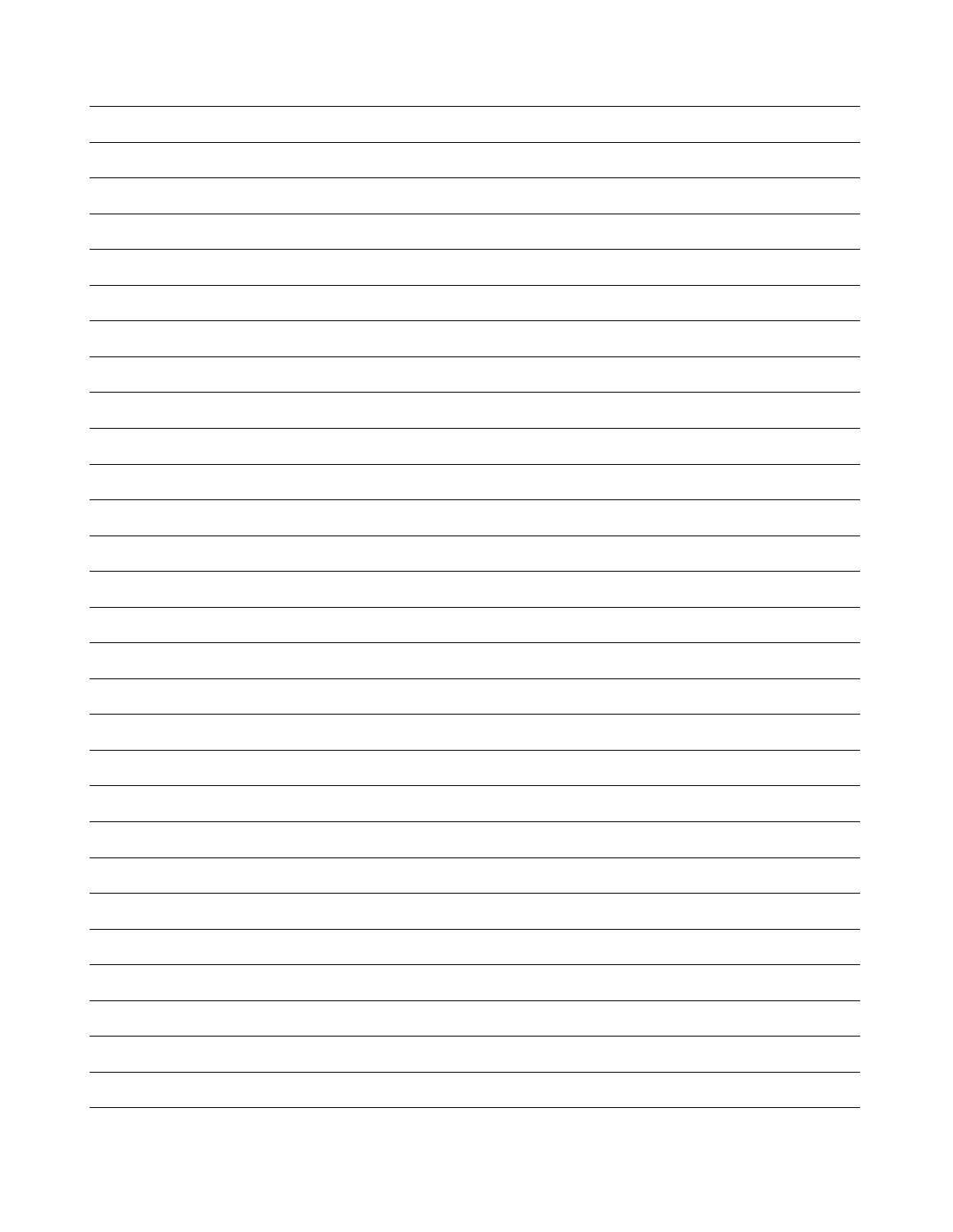**DESIRED ACTION TO BE TAKEN:**

<u> 1989 - Johann Barnett, fransk kongresu</u>

<u> 1989 - Jan Barat, margaret amerikan basa dan bagi dan bagi dan bagi dan bagi dan bagi dan bagi dan bagi dan b</u>